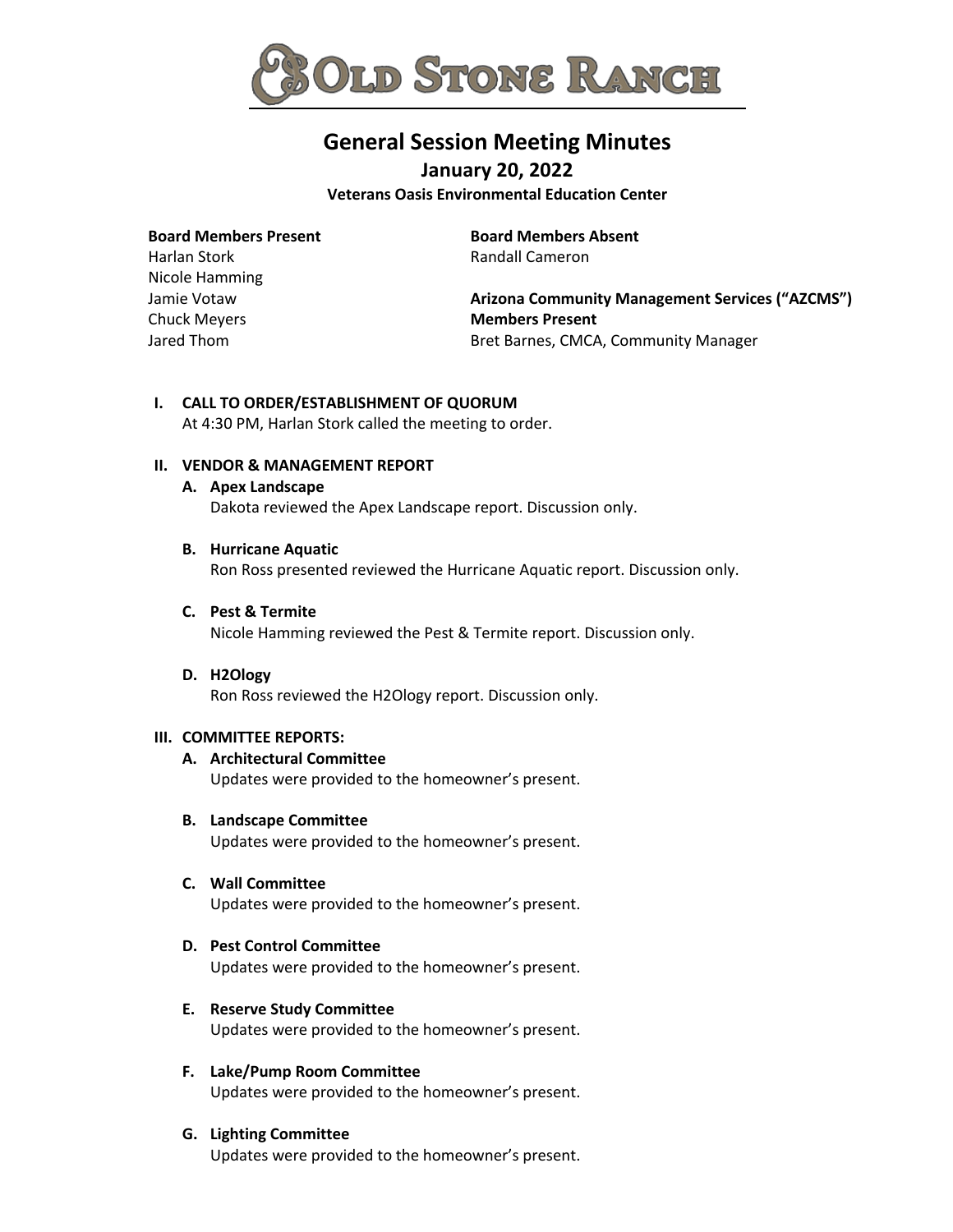# **H. Social Committee**

Updates were provided to the homeowner's present.

#### **I. Finance Committee**

Updates were provided to the homeowner's present.

### **IV. MEETING MINUTES:**

#### **A. November 18, 2021**

**A motion was made by Harlan Stork to approve the November 18 general meeting minutes as presented. Nicole Hamming seconded. Motion carried – 5:0.**

### **V. FINANCIAL REPORT:**

**A. November 2021**

**A motion was made by Harlan Stork to approve the November 2021 Financials subject to review by the Association's CPA Firm. Nicole Hamming seconded. Motion carried – 5:0.** 

#### **VI. CONTINUED BUSINESS:**

#### **A. Entrance Monument Rehabilitation Progress**

The Association is moving forward with receiving bids for this project to approve at a future meeting.

#### **B. Wall Painting Progress for Repaired Walls**

The Association has contacted vendors to receive bids for the remaining work that needs to be done.

**C. View Fence Repair/Painting Progress** Discussion only. No action needed.

# **D. OSR Lighting**

Discussion only. No action needed.

#### **VII. NEW BUSINESS:**

# **A. RFP Templates from AZCMS**

The Board of Directors requested to receive RFP templates from AZCMS for upcoming bids they will be requesting.

# **B. CPA Engagement Letter**

**A motion was made by Harlan Stork to approve the 2021 financial review by the Association's CPA firm, Ginsburg & Dwailebee. Chuck Meyers seconded. Motion carried – 5:0.**

#### **C. Tax Preparation for 2021 Taxes**

The Board of Directors discussed the preparation of the 2021 tax filings. A few members of the board will meet with the Association's CPA Firm, Ginsburg & Dwailebee.

#### **D. Investment of OSR Reserves**

 The Board Treasurer, Randall Cameron, has a meeting scheduled with CIT Bank to discuss what options the association has for investing reserve funds.

#### **VIII. HOMEOWNER FORUM:**

Discussion only – No action needed.